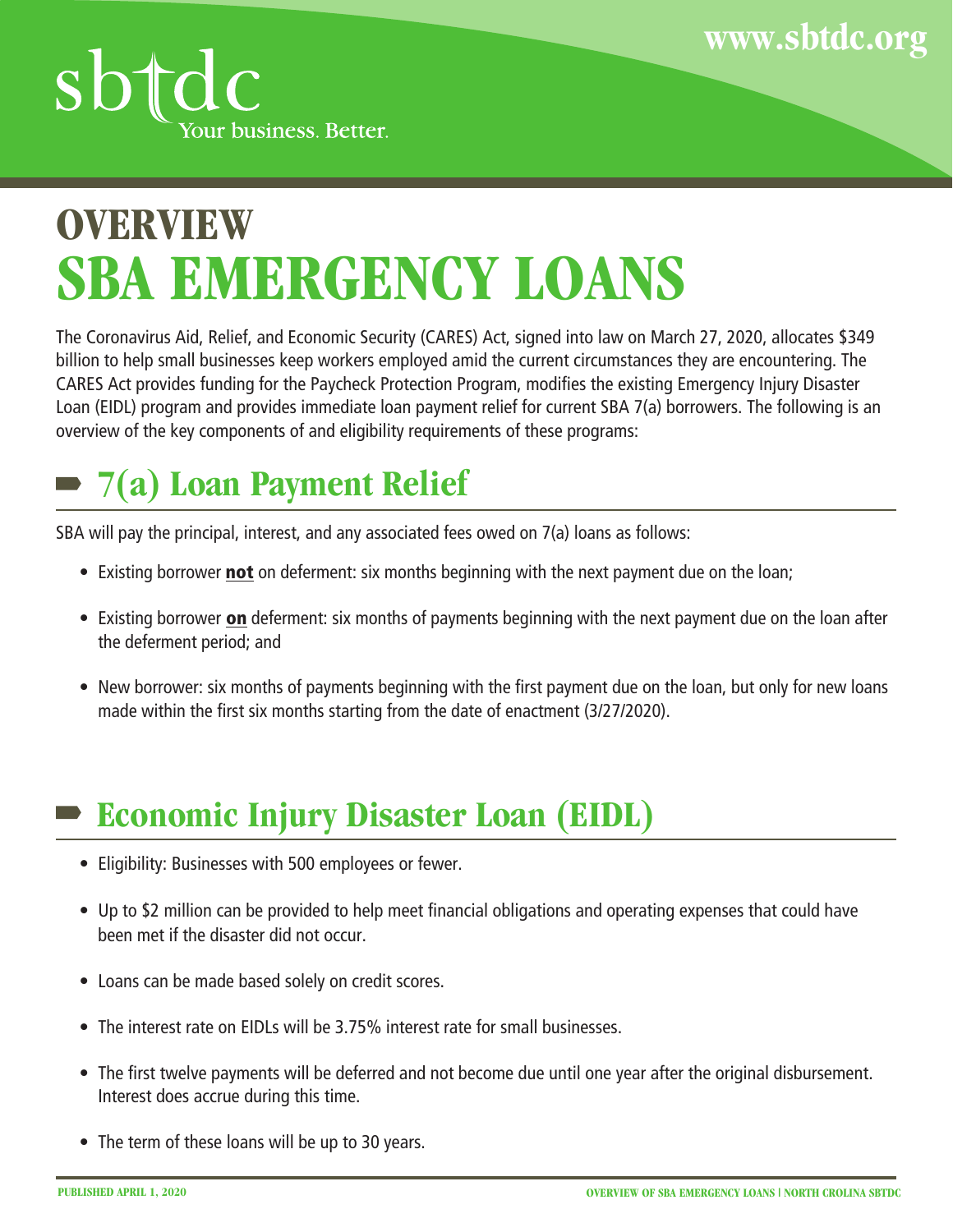#### **Economic Injury Disaster Loan (EIDL) Advance**

- For those that apply for the Economic Injury Disaster Loan (EIDL), an advance of up to \$10,000 will be provided to small businesses within several days of applying for the loan.
- The advance does not need to be repaid, even if the grantee is subsequently denied an EIDL.
- Funds can be used to provide paid sick leave to employees, maintain payroll, meet increased production costs due to supply chain disruptions, or pay business obligations, including debts, rent and mortgage payments.
- Eligibility: Advances are available to small businesses, sole proprietors, independent contractors, tribal businesses, as well as cooperatives and employee-owned businesses in operation on January 31, 2020.

## **Small Business "Paycheck Protection Program" (PPP)**

- A new \$349 billion lending program under the existing SBA 7(a) program. The SBA guarantee of PPP loans will be 100% through the end of 2020. PPP loan payments will be deferred for a minimum of six and up to 12 months. Loans will be administered through local and regional banks; any federally regulated bank may become an SBA lender for this purpose. The Department of the Treasury will issue regulations for these loans quickly.
- The interest rate will not exceed 4%. Rate is currently fixed at 0.5%.
- Eligibility:
	- Small businesses as defined by SBA size standards, generally up to 500 employees, but up to 1,500 employees depending on the sector as certain sectors are based on revenue.
	- Sole proprietors, the self-employed, and independent contractors.
- Regulatory Streamlining:
	- SBA's standard "no credit elsewhere" test is waived.
	- No personal guarantee or collateral required.
	- No additional fees will be applied to these loans.
- Size of loans: Up to \$10 million. Loan amount is based on recent payroll costs, compensation paid to individuals, including the self-employed. Compensation in excess of \$100,000 a year to any individual is excluded.
- Requirements: The business must certify the loan will be used to retain workers, maintain payroll, make mortgage or lease payments, and pay utilities.
- Loans may be forgiven, up to an amount equaling eligible payroll, mortgage interest, rent and utility cost, incurred during the 8 week period starting from loan origination. Compensation in excess of \$100,000 a year to any individual will not qualify for forgiveness.
	- Loan forgiveness is reduced by layoffs or pay reductions in excess of 25%.
	- Loan forgiveness is not treated as taxable income.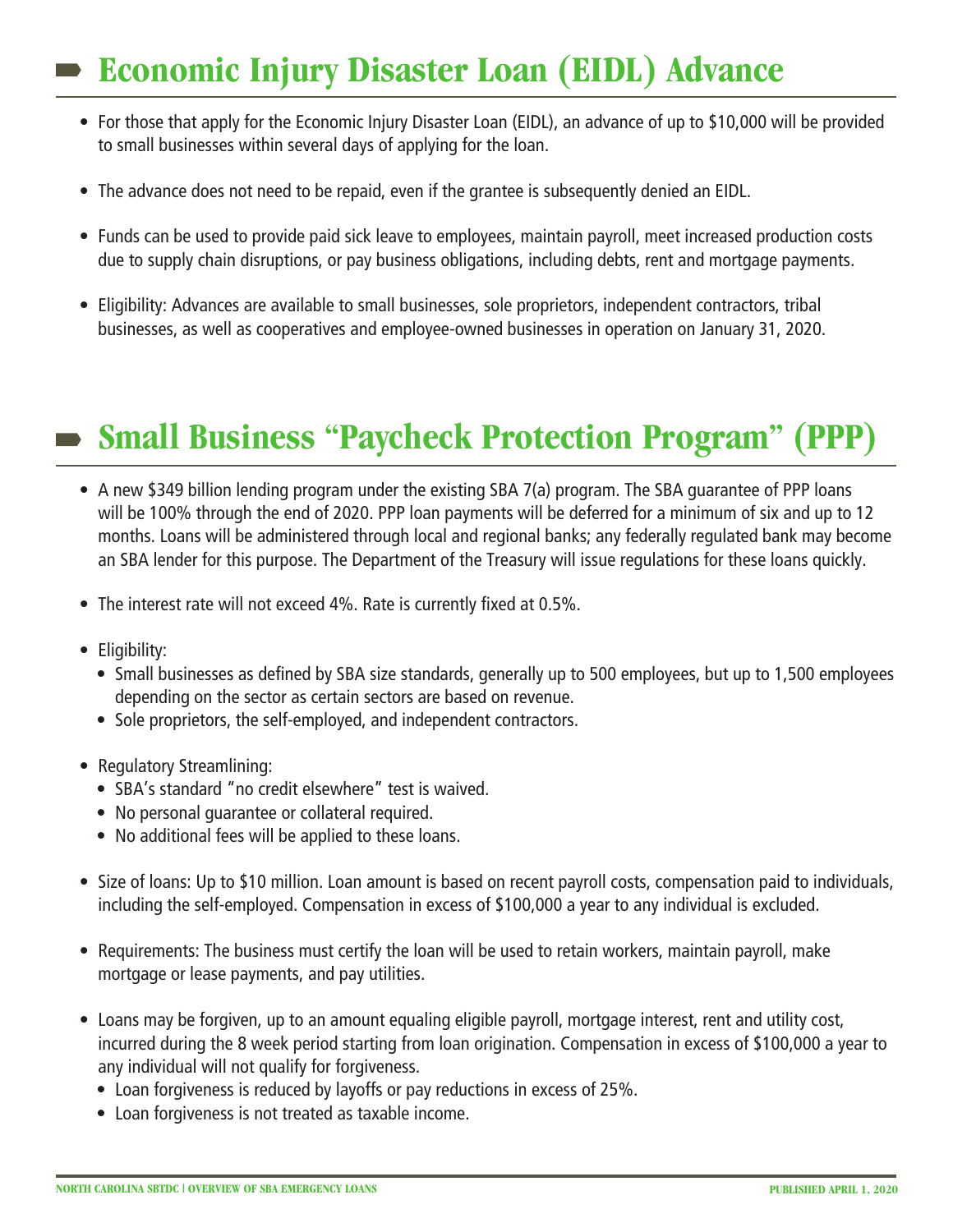#### **Comparison**  $\blacksquare$

|                                      | EIDL                                                                                                                                                                  | <b>EIDL ADVANCE</b>                                                                                                                                                                                                                                               | <b>PPP</b>                                                                                                                                                                                                                                                                                                                              |
|--------------------------------------|-----------------------------------------------------------------------------------------------------------------------------------------------------------------------|-------------------------------------------------------------------------------------------------------------------------------------------------------------------------------------------------------------------------------------------------------------------|-----------------------------------------------------------------------------------------------------------------------------------------------------------------------------------------------------------------------------------------------------------------------------------------------------------------------------------------|
| <b>Lender</b>                        | SBA                                                                                                                                                                   | <b>SBA</b>                                                                                                                                                                                                                                                        | SBA 7(a) Approved Lender                                                                                                                                                                                                                                                                                                                |
| <b>Maximum Loan</b><br><b>Amount</b> | \$2MM                                                                                                                                                                 | Advance of up to \$10,000                                                                                                                                                                                                                                         | 2.5x average monthly payroll costs capped at<br>\$100K per employee, maximum of \$10MM per<br>borrower                                                                                                                                                                                                                                  |
| <b>Application Deadline</b>          | December 31, 2020                                                                                                                                                     | December 31, 2020                                                                                                                                                                                                                                                 | June 30, 2020                                                                                                                                                                                                                                                                                                                           |
| <b>Eligible Borrowers</b>            | Businesses that meet the SBA<br>size standards                                                                                                                        | - 500 or fewer employees<br>- Sole proprietorship (with or without<br>employees or as independent<br>contractors)<br>- Cooperative of 500 or fewer<br>employees<br>- ESOP (500 or fewer employees)<br>- Tribal small business concern (500 or<br>fewer employees) | Businesses with <500 employees<br>Businesses in NAICS 72 with <500 employees<br>per individual location.                                                                                                                                                                                                                                |
| Use of Proceeds*                     | - Payroll<br>- Rent<br>- Utilities<br>- Interest on debt occurred<br>- Accounts payable<br>- Some bills that could have<br>been paid had the disaster not<br>occurred | - Payroll<br>- Rent<br>- Utilities<br>- Interest on debt occurred<br>- Accounts payable<br>- Some bills that could have been paid<br>had the disaster not occurred                                                                                                | - Payroll<br>- Interest on mortgage payments (principal or<br>prepayments excluded)<br>- Rent<br>- Utilities<br>- Interest on any debt incurred prior to Feb. 15.<br>2020                                                                                                                                                               |
| <b>Collateral</b>                    | No collateral for loan amounts<br>up to \$25,000                                                                                                                      | N/A                                                                                                                                                                                                                                                               | Waived                                                                                                                                                                                                                                                                                                                                  |
| <b>Personal Guarantee</b>            | No personal guarantee for loan<br>amounts up to \$200,000                                                                                                             | N/A                                                                                                                                                                                                                                                               | Waived                                                                                                                                                                                                                                                                                                                                  |
| <b>Affiliation</b>                   | Applicable                                                                                                                                                            | Waived                                                                                                                                                                                                                                                            | Applicable                                                                                                                                                                                                                                                                                                                              |
| <b>No Credit Elsewhere</b>           | Waived                                                                                                                                                                | Waived                                                                                                                                                                                                                                                            | Waived                                                                                                                                                                                                                                                                                                                                  |
| <b>Forgiveable</b>                   | <b>No</b>                                                                                                                                                             | Yes                                                                                                                                                                                                                                                               | Yes, up to 100%. Forgiveness of indebtedness<br>of an amount equal to the sum of the qualified<br>costs incurred and payments made during<br>the covered period (8-week period following<br>loan origination). Forgiveness portion may be<br>reduced by a reduction in retained employees or<br>reduction in pay of retained employees. |
| <b>Interest</b>                      | 3.75%                                                                                                                                                                 | N/A                                                                                                                                                                                                                                                               | Up to 4% for non-forgiven portion<br>Currently fixed at 0.5%                                                                                                                                                                                                                                                                            |
| <b>Term</b>                          | Up to 30 Years                                                                                                                                                        | N/A                                                                                                                                                                                                                                                               | Up to 10 years for non-forgiven portion<br>Currently 2 years                                                                                                                                                                                                                                                                            |
| <b>Prepayment Penalty</b>            | None                                                                                                                                                                  | N/A                                                                                                                                                                                                                                                               | None                                                                                                                                                                                                                                                                                                                                    |

\* You may apply for both the Economic Injury Disaster Loan and the Paycheck Protection Program, however advances or loan proceeds cannot be used for the same purpose during the same time period.